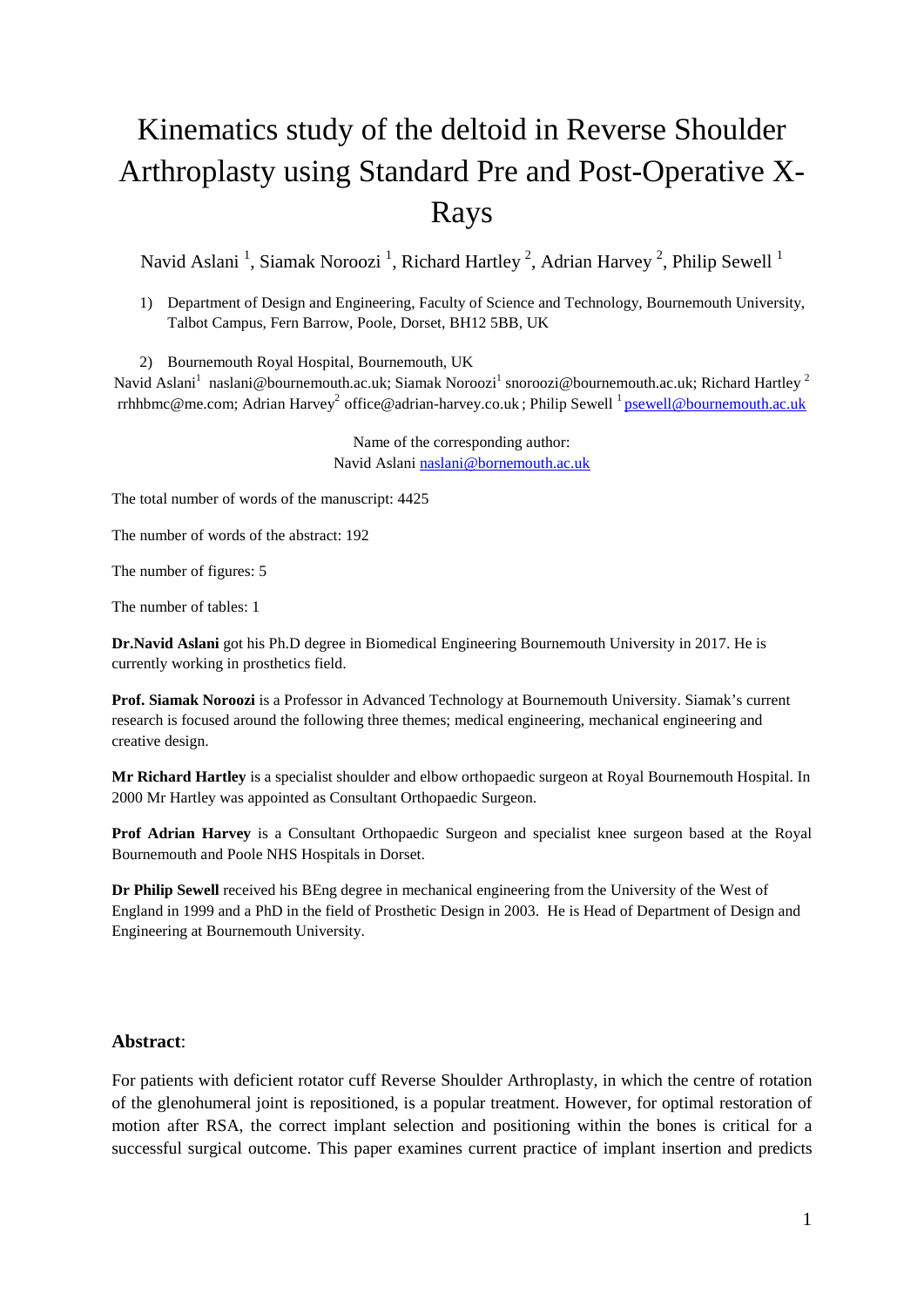what would be its mechanical advantage by using a developed graphical user interface importing pre and post-operative shoulder X-rays.

Standardised X-rays of 8 shoulder griddle pre and post-operative were provided in the true anteroposterior (Grashey) view. Images were then calibrated and key geometrical parameters were identified in all images. A mathematical model for deltoid excursion and deltoid lever arm in full abduction was developed based on the mechanical model of the shoulder in order to investigate its performance (deltoid) in both native and reverse shoulders.

Results showed that the deltoid lever arm was improved in reverse shoulders for lower abductions. In higher abductions a sudden drop in the lever arm's mechanical advantage was observed. It was also observed that more deltoid excursion occurred in full abduction of reverse shoulders compared to native shoulders.

Keywords: Reverse Shoulder Arthroplasty (RSA), Deltoid, X-Ray, Kinematics

## *Introduction*:

The Shoulder is the one of the most active joints within the human body. Utilised in the majority of daily activities either directly for the moving/carrying of objects or as a source of stability during locomotion. The Rotator Cuff muscle plays an important role in terms of dynamic stability of Glenohumeral joint and a deficient Rotator Cuff may cause pain and lack of motion in the shoulder joint [1–3].

Among all different treatments for shoulders suffering from rotator cuff tear or deficiency, the Reverse Shoulder Arthroplasty (RSA) has shown to give the best possible outcome [4–6]. Between 2012 and 2014, 11,399 shoulder replacements were recorded in the UK. Of all patients with shoulder replacement, RSA has the highest number of 4,127 primary procedures between 2012 and 2014. The majority of revisions (27.27%) were due to instability, followed by cuff insufficiency (18.78%), and infection (13.33%). Considering only reverse shoulder replacement, 37.14% of RSA revision surgeries performed are due to instability of the shoulder joint. RSA shows the highest percentage of first revisions among all type of primary shoulder replacement (42.42%). It has been reported that over a two year period (2012 to 2014) 165 revisions following the primary operation were undertaken in the UK [7]. This number is expected to rise in the coming years, as it will be for hip and knee replacement, with 11 years of follow up showing an increasing cumulative percentage probability of revisions versus years since primary operation. The cumulative revision rate of RSA in the first 18 months after primary replacement is much higher when compared to other types of shoulder replacements. This justifies the need for a better understanding with regard to sources of RSA failures.

Medialisation of Centre of Rotation (CoR) and Deltoid lengthening are cited to be the main advantages of RSA over Total Shoulder Arthroplasty (TSA) in shoulders with Rotator Cuff deficiency [8]. Different studies have shown that moving the COR medially in RSA increases the initial deltoid lever arm resulting in better mechanical advantage. This can compensate for lack of moment intensity in the shoulder joint caused by a dysfunctional rotator cuff [8].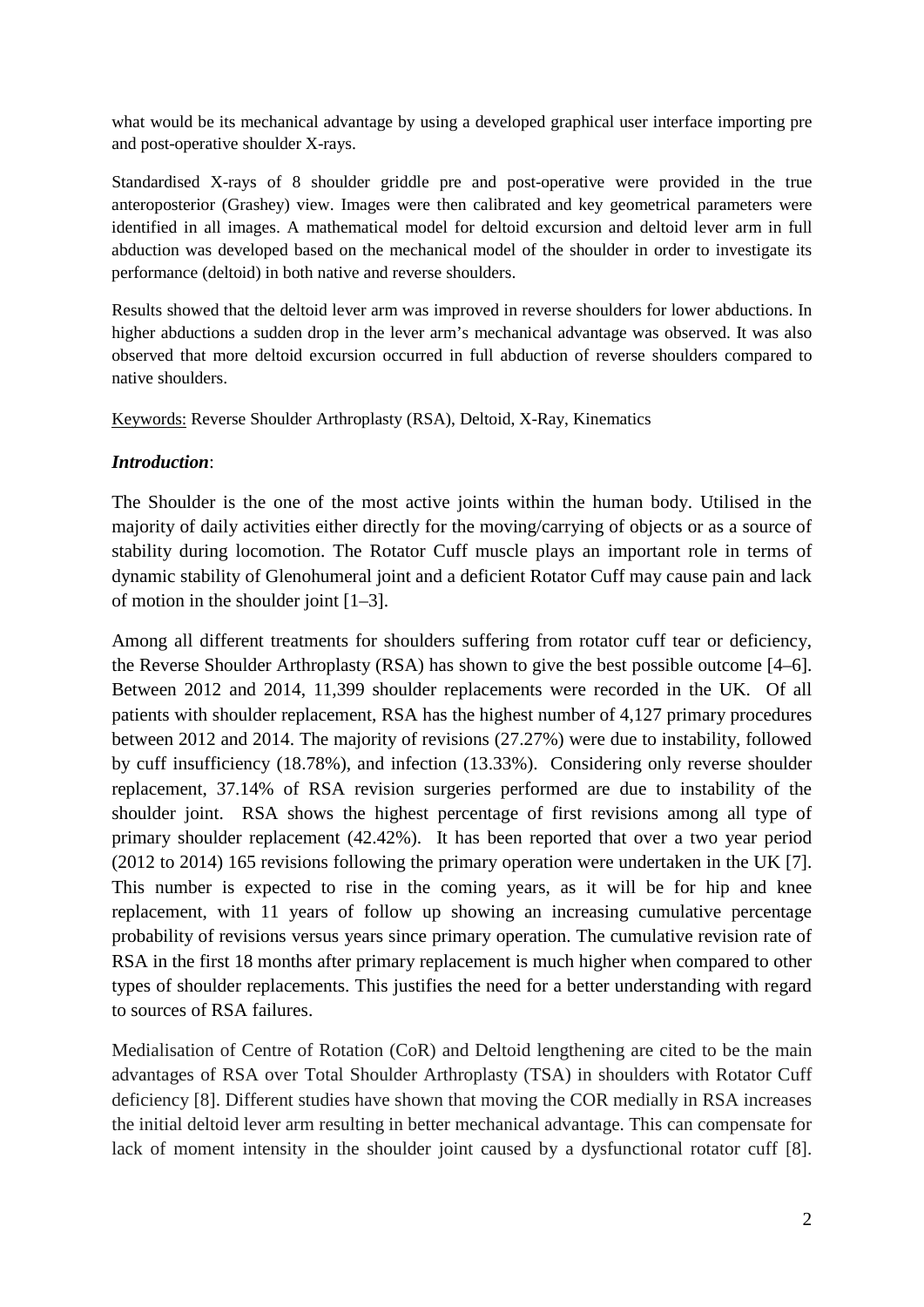Deltoid lengthening is also addressed as a solution to develop RSA functional outcome of surgery [9].

Biomechanical aspects of reverse shoulder systems have been studied in the past using information extracted from either shoulder images or cadaveric measurements [10, 11] to construct 2D and 3D models of the shoulder and investigate different parameters such as kinematics, involved forces and impingement [12, 13]. Most of these studies focus on the developed biomechanical model of the shoulder and currently there is no shoulder-specific imaging tool to input standard shoulder images and calculate its kinematics.

In this study some key geometrical parameters are extracted from standard X-rays of individuals pre and post-operatively in the neutral arm position. Kinematics of the Glenohumeral joint across the whole range of arm abduction is calculated and simulated based on measured initial geometries and defined kinematics equations using a graphical user interface (GUI) developed in MATLAB (Mathworks, USA).

The kinematics equations relate all independent geometrical parameters to deltoid performance across the whole range of abduction and data can be documented in a database which in the long term can be used to inform surgeons about best implant selection and positioning according to individuals shoulder morphology and dimensions.

# *Methods***:**

UK National Health Service (NHS) ethical approval was obtained by the collaborating consultants before the start of this study. A NHS-approved informed consent document for human subjects was read and signed by all patients before participation in the study to allow anonymised X-ray of their shoulders to be used in this study. Eight patients (four women and four men) undergoing RSA at Royal Bournemouth Hospital, Bournemouth, UK were included in this study, with a mean age of 74.6 years (SD 5.8 years) and a mean body mass index (BMI) of 29.7 (SD 6.9). The Rotator cuff tear arthropathy was the main reason for the surgery in all of the participant's shoulders. All shoulders received the same Delta Xtend (DePuy, Warsaw, IN, USA) prosthesis [14].

The X-ray images of the shoulder were taken both pre and post-operatively in the true anteroposterior (Grashey) plane and in the plane of the scapula. Having all images in the Grashey view helps to prevent overlap of the Humeral head and Glenoid fossa [15]. Of all 8 volunteers 2 were incomplete and it did not fully comply with the inclusion criteria and for that reason the X-ray images were excluded from the study.

# *Imaging inclusion and exclusion criteria:*

The scapular plane has a  $30^{\circ}$  to  $45^{\circ}$  angular offset from the Coronal plane. To provide the Grashey view while imaging, subjects are asked to rotate posteriorly by 30 to 45 degrees, such that the Scapula plane is parallel to the imaging plate [15, 16]. Although all of the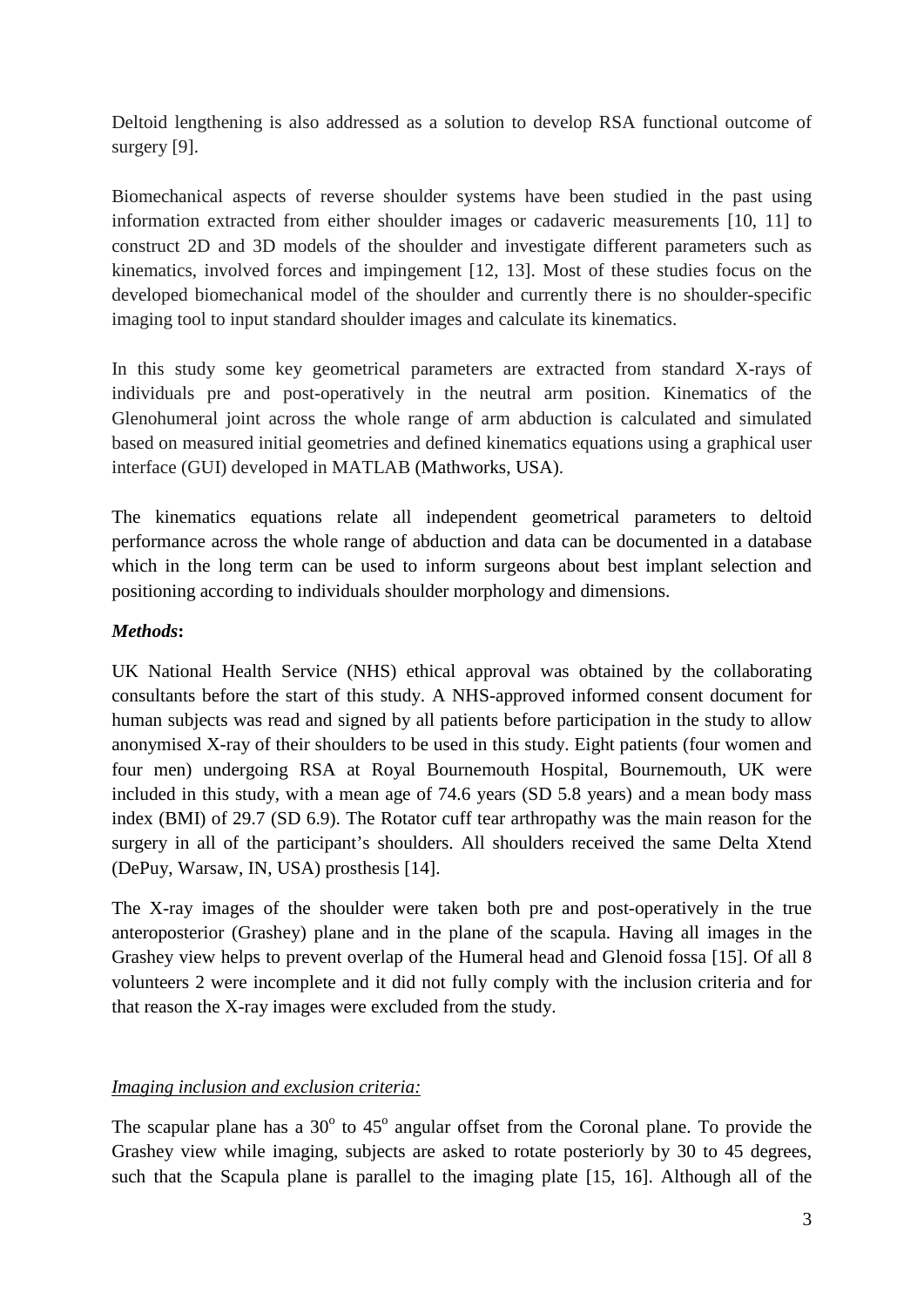images are taken in the same plane (Grashey view) following the same protocol, it is difficult to prevent overlap of the Humeral head and Glenoid fossa in healthy shoulders, and the Glenosphere and Humerus stem in reverse shoulders, due to variations in the Scapula orientation (15 degrees) between individuals. If the subject is correctly oriented to the imaging plate, the hemispherical Glenosphere should be seen as a semicircle in 2D images. In most cases, however, this does not happen [\(Figure 1\)](#page-3-0). In this study, the amount of angular offset from the Scapular plane is determined from the calibrated 2D images by Equation 1.

$$
\sin(\delta) = \frac{\phi_p}{\phi_a} \tag{eq.1}
$$

Where  $\delta$  is the rotation offset from the actual Grashey view,  $\phi_p$  is the projected diameter of the Glenosphere in the nominal Grashey view, and  $\phi_a$  is the actual diameter of the Glenosphere.

A rotation offset of 15° is equivalent to a 3.5% error in the medial direction (as  $Cos(15) =$ 0.965). If the rotation offset from the Grashey view is more than 15°, the image is not included in the measurements.



<span id="page-3-0"></span>Figure 1: rotation offset calculations for two patients from the same view left: accepted image right: eliminated image

## *X-ray processing:*

The initial protocol required a careful positioning and placement of a 26mm diameter steel disc in the same plane as the patient's coronal plane (in line with the shoulder) for calibration. The X-ray images are imported to the GUI in Joint Photographic Experts Group (JPEG) format. The developed GUI [\(Figure 2\)](#page-4-0) utilising MATLAB is used to calibrate all the dimensions using the image magnification factor measured by selecting two ends of the disc in the image [8]. The COR of the Glenohumeral joint is assumed to be the centre of the native Humeral head in the intact (Native) shoulder. The centre of the Glenosphere in the reverse shoulder is assumed to be the COR which can be estimated by measuring and curve fitting the best-fit circles drawn about the predicted centre. A wider field of view of the shoulder must be taken to enable detection of the deltoid insertion point on the Humerus.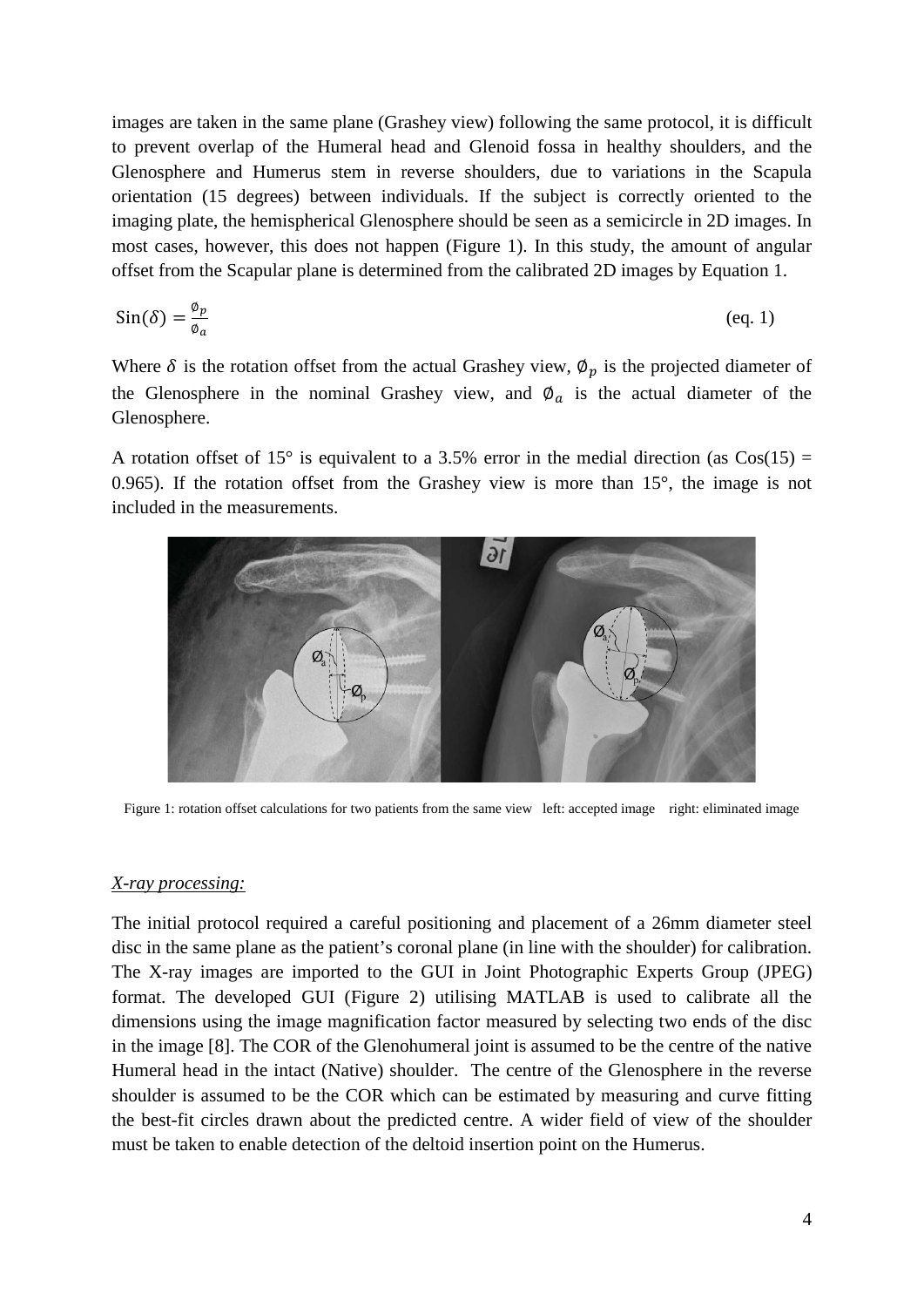The deltoid muscle is considered as a component with adjustable length acting as a linear actuator, linking its origin and insertion [13, 17]. The deltoid fibre originates from the Inferolateral Acromion tip all the way to the middle of humeral shaft. There it is inserted into the midpoint of the deltoid tuberosity in the middle of the Humeral shaft [8, 18]. Curvature of deltoid tuberosity is differentiated visually and a curve is fitted to it. The middle of the curve is the chosen as deltoid insertion on the humerus. While the patient's arm is at neutral position [8, 10], the distance between these two points dictates the initial Deltoid length. [Figure 2,](#page-4-0) shows the free body diagram representing the biomechanical model of the shoulder superimposed on the X-ray. It consists of the Deltoid muscle, Humerus and Glenohumeral joint.

The Glenohumeral joint has three full rotational degrees of freedom plus a small amount of translation displacement along all three orthogonal axes. In this study translational movement of the Humerus head is neglected and COR of Glenohumeral joint is fixed on the centre of the Glenohumeral head in the anatomic shoulder while in RSA geometries the Glenohumeral joint is totally reversed and moved, hence COR is fixed on the Scapula and is treated as the new centre of the Glenoid [14, 19, 20].



<span id="page-4-0"></span>Figure 2 : Developed X-ray processing GUI - geometrical parameters affecting kinematics and dynamics of deltoid in glenohumeral joint abduction

The tip of the Acromion (origin of Deltoid) is chosen as the origin of an orthogonal 2D coordinate system  $(O_{xy})$  with medially oriented **x** axis and is inferiorly parallel to the bodies longitudinal axes oriented **y** axis.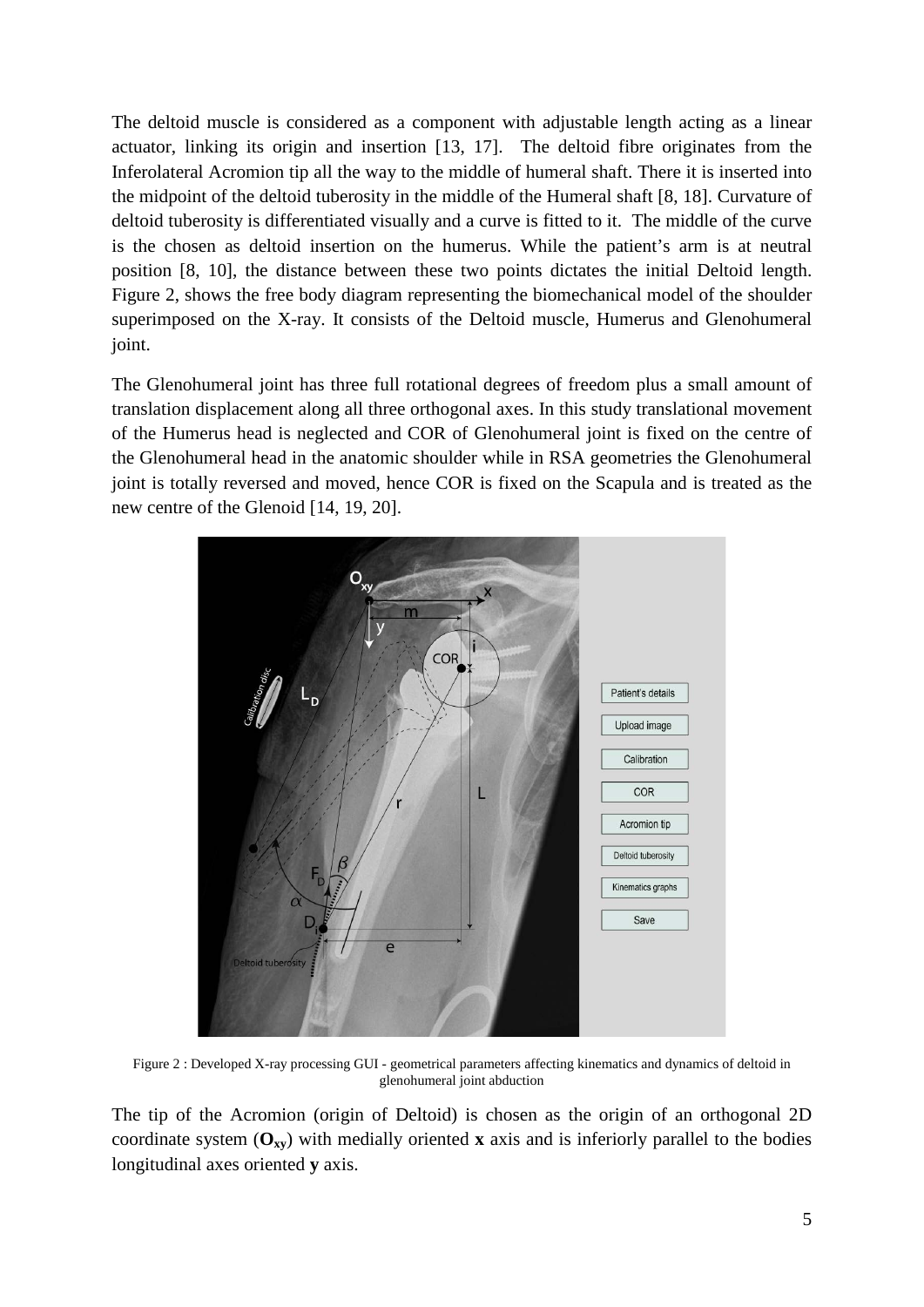As mentioned previously, standard X-Rays are provided in the Anteroposterior (Grashey) view and all the geometrical parameters are defined in the Scapular 2D plane. Hence in this study kinematics of the deltoid are investigated for abduction in the Scapular plane. All the dimensions are measured and calibrated by a calibration factor in x and y directions.

#### *Definition of Deltoid excursion:*

In the developed biomechanical model of the shoulder, the Humerus is considered as a mechanical lever arm (**r**) connecting the COR to **Di** having a rotational degree of freedom around the COR and the Deltoid acts as a linear actuator connecting  $O_{xy}$  to  $D_i$  while providing force  $(F_D)$  on the mechanical lever arm  $(r)$ . The mechanical system is described in a 2D coordinate with origin of **Oxy**.

To calculate Deltoid excursion during abduction in the scapular plane, it is assumed that the Glenohumeral joint has one rotational degree of freedom while its translation is neglected [21]. The length of the Deltoid at any given abduction angle is addressed as deltoid excursion and calculated using Equations 2 and 3

$$
L_{deltoid} = \sqrt{[m - L_0 * sin(a + tan^{-1}(e/L))]^2 + [i + L_0 * cos(a + tan^{-1}(e/L))]^2}
$$
 (eq. 2)  

$$
L_0 = \sqrt{L^2 + e^2}
$$
 (eq. 3)

Where;  $m =$  horizontal (medial) distance between COR and tip of Acromion;  $i =$  vertical (inferior) distance between COR and tip of Acromion;  $L_0 =$  Initial Deltoid length at neutral arm position;  $L =$  vertical distance between COR and Deltoid insertion on Humerus;  $e =$ horizontal distance between COR and Deltoid insertion on Humerus; θ **=** angle of abduction in Scapular plan.

## *Definition of moment arm:*

The generated moment in the Glenohumeral joint to abduct the arm is calculated by Equation 4.

$$
M_D = F_D * r * \sin(\beta) \text{ and } \beta = a + \tan^{-1}(e/L) - \tan^{-1}\left(\frac{L_0 * \sin(a + \tan^{-1}(e/L)) - m}{L_0 * \cos(a + \tan^{-1}(e/L)) + i}\right) \tag{eq.4}
$$

Where;  $F_D$  = Force vector generated by Deltoid;  $r =$  Vector between COR and Deltoid insertion (Lever arm);  $\beta$  = angle between Deltoid force vector and lever arm.

During full arm abduction both the Glenohumeral and Scapulothoracic joint articulate together while two third of the motion  $(90 \text{ to } 120^{\circ})$  occurs at the Glenohumeral joint and one third at Scapulothoracic joint, known as Scapulohumeral rhythm [22, 23]. The deltoid is the main actuator in Glenohumeral joint articulation, meaning  $90$  to  $120^{\circ}$  of arm motion is dependent on the Deltoid. As wrapping of the Deltoid around the Humerus head takes place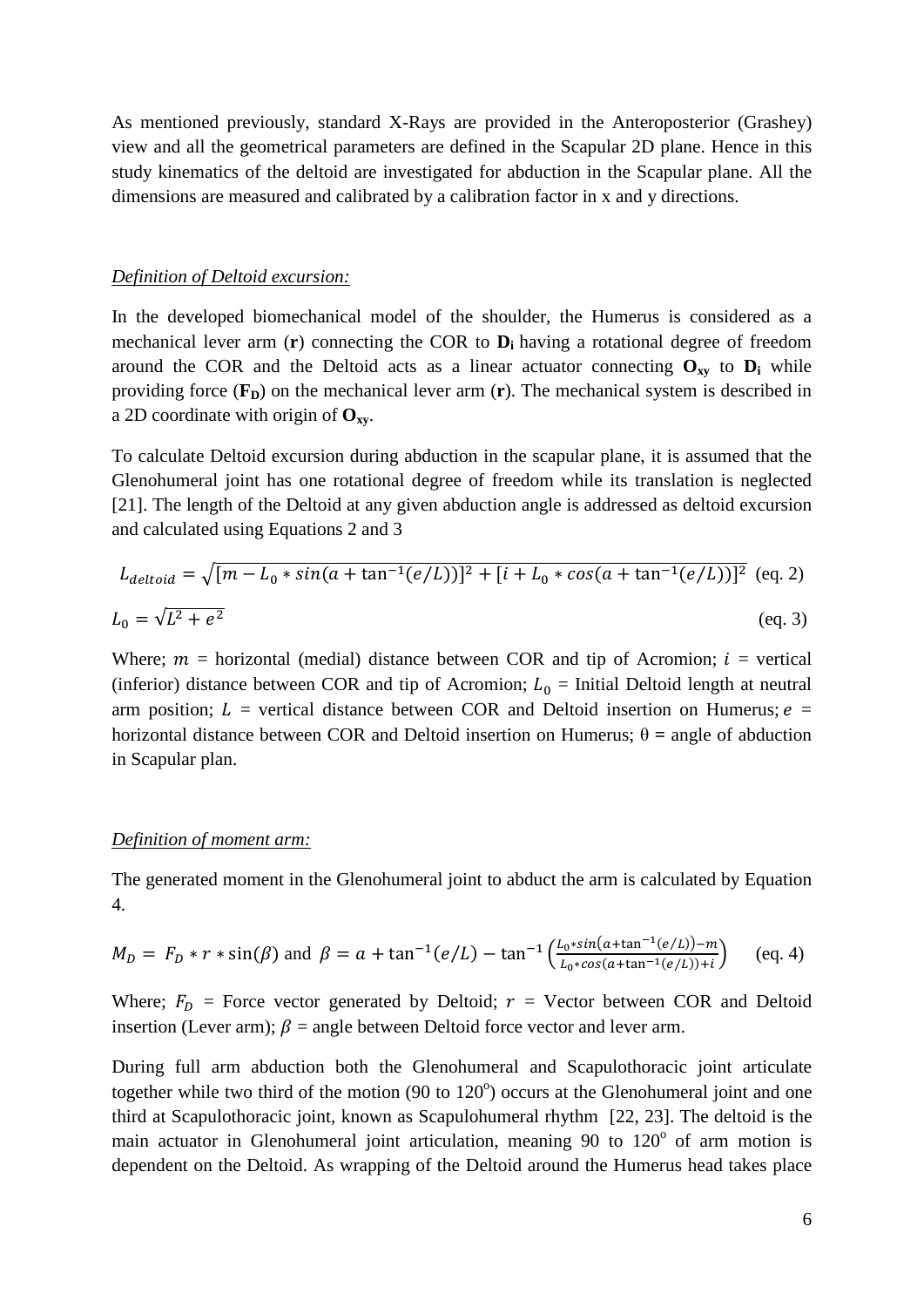in a limited range of low abduction its effect on Deltoid excursion and lever arm is neglected [24–27].

## **Results:**

After Delta Xtend replacement, postoperative radiographs showed that the COR was displaced by 6 mm (SD 4 mm) inferiorly and 25 mm (SD 6 mm) medially relative to the fixed origin of the coordinate system proposed here. Also the Deltoid length was increased initially by 25 mm (SD 7 mm) due to increased Acromiohumeral distance postoperatively causing an additional 17% Deltoid initial elongation. The X-rays results are summarised in [Table 1.](#page-6-0)

Medialisation of the COR is addressed as the main advantage of RSA compared to TSA due to an increase of the Deltoid moment arm. While inferior displacement of the COR associated with Deltoid lengthening leads to a better Deltoid performance after RSA [8, 13].

| Radiographic measurements   |                 |                  |             |
|-----------------------------|-----------------|------------------|-------------|
|                             | Native Shoulder | Reverse Shoulder | Change      |
| <b>Measurements</b>         | Mean $(SD)$     | Mean $(SD)$      | Mean $(SD)$ |
|                             |                 |                  |             |
| Deltoid initial length (mm) | 137 (13)        | 162(12)          | 25(7)       |
| Medial distance (mm)        | 11 $(4)$        | 25(6)            | 13(7)       |
| Inferior distance (mm)      | 28(2)           | 34(5)            | 6(4)        |

Table 1: Summary of 6 patient's X-ray measurements

<span id="page-6-0"></span>Based on geometrical parameters, Deltoid excursion was plotted against Glenohumeral joint abduction angle using Equations 1 and 2 both for native (pre-op) and reverse shoulders (postop). As shown in [Figure 3,](#page-7-0) Deltoid contraction in native shoulders showed a constant slope for the whole range of abduction while in the reverse shoulder, from the neutral arm position until almost  $90^{\circ}$  of abduction, the deltoid contracts with a flatter gradient. At higher abduction, the Deltoid length remains constant meaning the muscle is reluctant to contract anymore.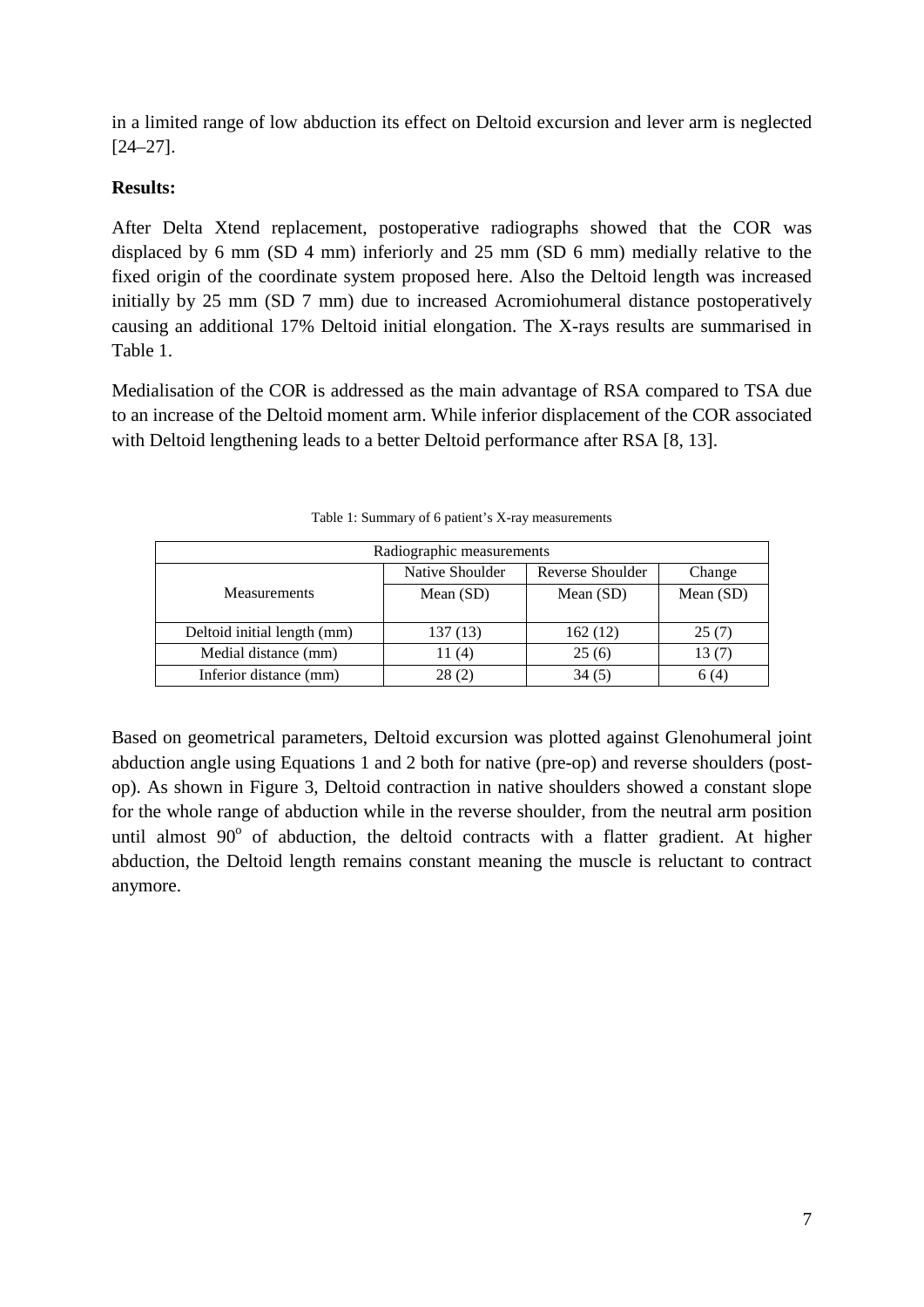

Figure 3: deltoid excursion versus Glenohumeral abduction. Solid lines: average of all patients. Transparent ones:  $\pm SD$ 

<span id="page-7-0"></span>Mechanical work generated in the Deltoid to abduct the arm is defined in Equation 5.

$$
W = F \times d \tag{eq.5}
$$

Where **F** is muscle force and **d** is muscle excursion. Observed quasi-zero Deltoid excursion in higher abduction in the reverse shoulder is equivalent to zero displacement of the muscle in Equation 5 where no mechanical work is generated by the Deltoid and the mechanism locks.

Medialisation of the COR in reverse shoulders increased the initial lever arm of the Deltoid at the neutral arm position by 206%. However, the effect of improved lever arm in reverse shoulder is more dominant in lower abduction. In higher abductions (approximately  $60^{\circ}$ ) a sudden drop in reverse shoulder lever arm is observed. At approximately  $110^{\circ}$  of Glenohumeral abduction the Deltoid has no lever arm and no further abduction can occur.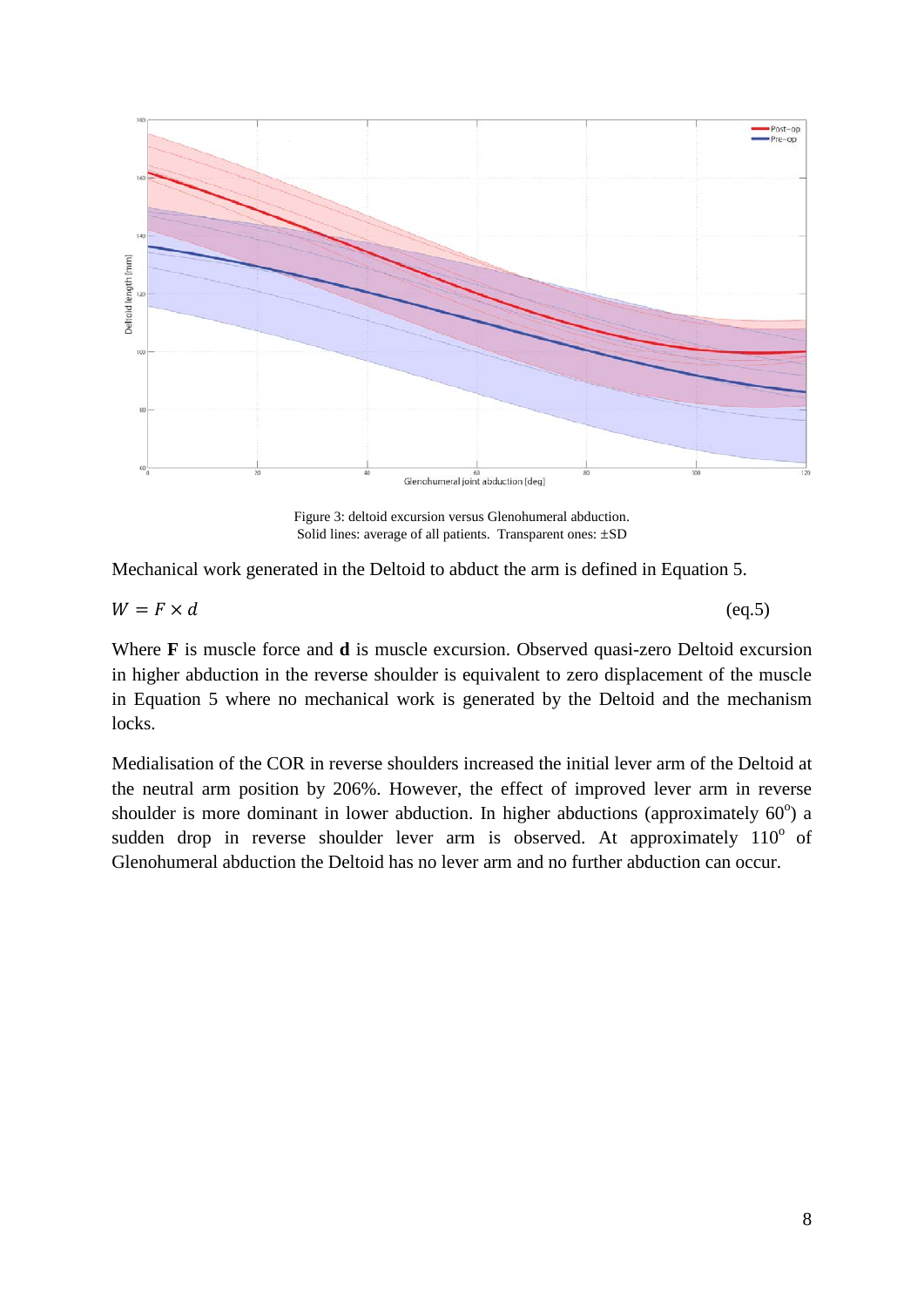

Figure 4: Deltoid effective lever arm versus Glenohumeral abduction. Solid lines: average of all patients. Transparent ones:  $\pm SD$ 

## **Discussion:**

The cumulative revision rate of RSA in the first 18 months after primary replacement is currently much worse when compared to other types of shoulder replacements. This means RSA shows the highest percentage of first revisions among all types of primary shoulder replacement with 42.42% while 27.27% of revisions are due to instability of the shoulder joint [7]. All of the above can be due to unknown (excess or insufficient) levels of initial/residual tension in the Deltoid or contact force at the joint as well as improper positioning of implants.

RSA is the most common implant option for shoulders with rotator cuff deficiency where Humeral head migration causes pain and lack of motion [4–6]. There are a large number of factors influencing the outcomes of RSA. These include the indication for surgery, surgeon's experience, characteristics of the implant, characteristics of the surgical technique, type of approach and postoperative rehabilitation, among others [6, 28].

Correct implant selection and positioning into bones play an important role in the outcome of surgery. To find the optimum implant size and right positioning for individuals, the effect of geometrical parameters on the kinematics of the shoulder pre and postoperatively needs to be investigated and better understood. The considered geometrical parameters directly affect the modified lever arm, Deltoid performance and its excursion.

Although there are some imaging and documentation protocols addressed in the literature [9, 14] the effect of anatomical and prosthetic geometrical parameters on Deltoid performance have not been well understood. In this study it is proposed that uniform and standardised Xray images need to be obtained and analysed using a GUI developed here for detailed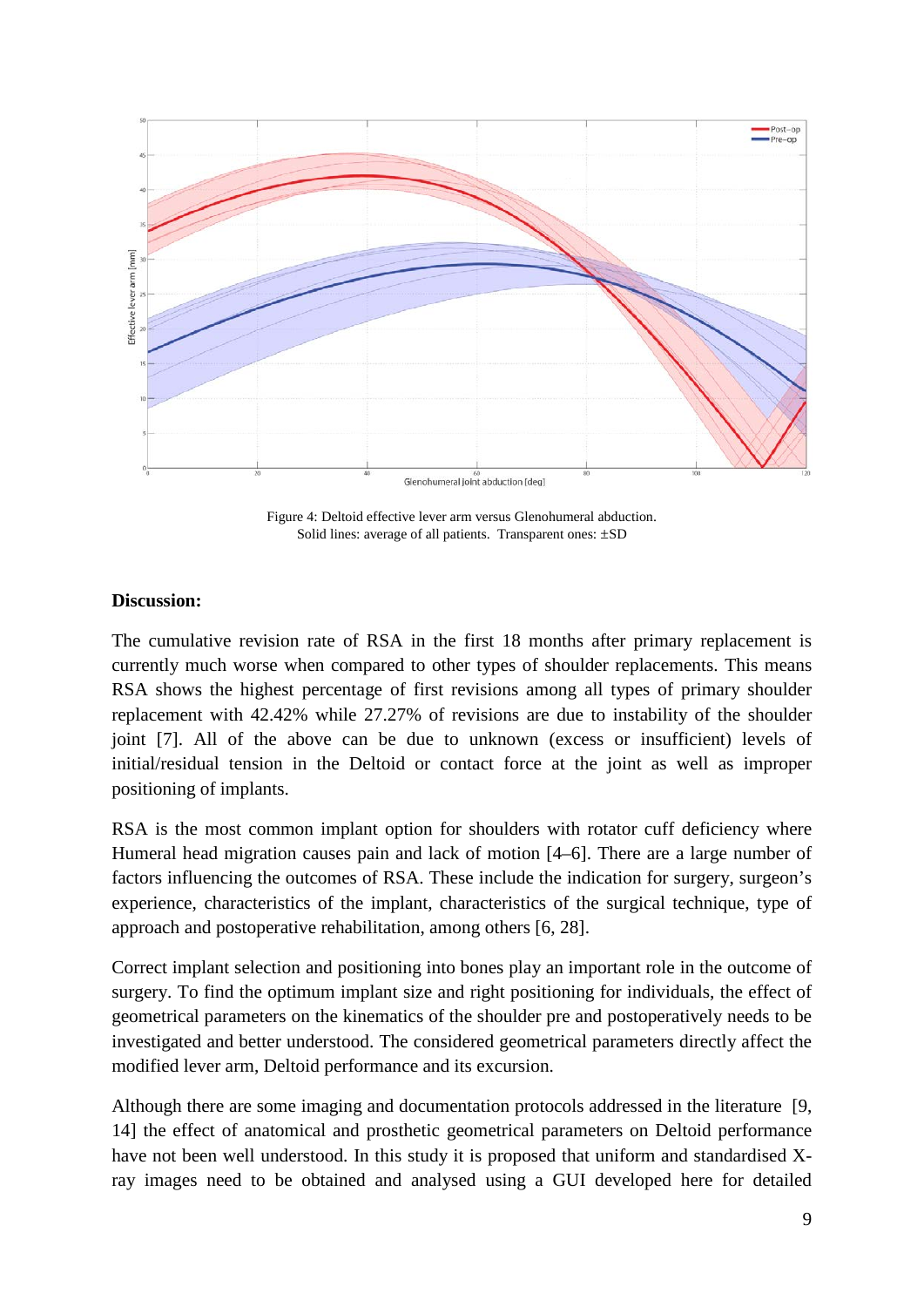analysis in order to better understand the link between mechanical advantage and geometrical parameters.

A mathematical model of the shoulder joint was developed [\(Figure 2\)](#page-4-0) that uses extracted geometrical data to calculate and simulate the differences in kinematics and mechanical advantages before and after RSA. The geometrical parameters can then be inserted into kinematics equations to calculate muscle excursion and moment lever arm for a whole range of arm abduction.

Initial COR medialisation and Deltoid lengthening is observed in all the patients. Based on the measured parameters, Deltoid excursion and moment lever arm in the Glenohumeral are plotted for the whole range of abduction. Increased moment intensity due to COR medialisation in RSA is in agreement with literature although it does not show a constant trend and drops at higher abduction angles. Deltoid lengthening in literature is addressed as initial increase of the Deltoid length in the neutral arm position while Deltoid excursion in reverse shoulders is not well studied. This study shows the Deltoid excurses more in the reverse shoulder than the native shoulder.

Initial Deltoid lengthening increases its performance due to a shift of the muscle working range to the right in Hill-type graphs [\(Figure 5\)](#page-10-0) [29]. According to the Hill-type muscle model, each muscle is able to provide both passive and active forces according to its length while maximum available active force can be generated at initial muscle length. Available active force decreases as the muscle excurses (contracts) more and more. Arm lengthening in reverse shoulder causes initial shift of muscle stroke to the right in Hill model where bigger passive tension exists in the muscle. While COR medialisation leads to more muscle excursion in the reverse shoulder compared to the native shoulder for the same amount of abduction. Deltoid lengthening associated with medialisation of the COR causes flat gradient of muscle excursion in higher abductions where no mechanical work can be generated. Excessive muscle excursion may also damage axillary nerves [30].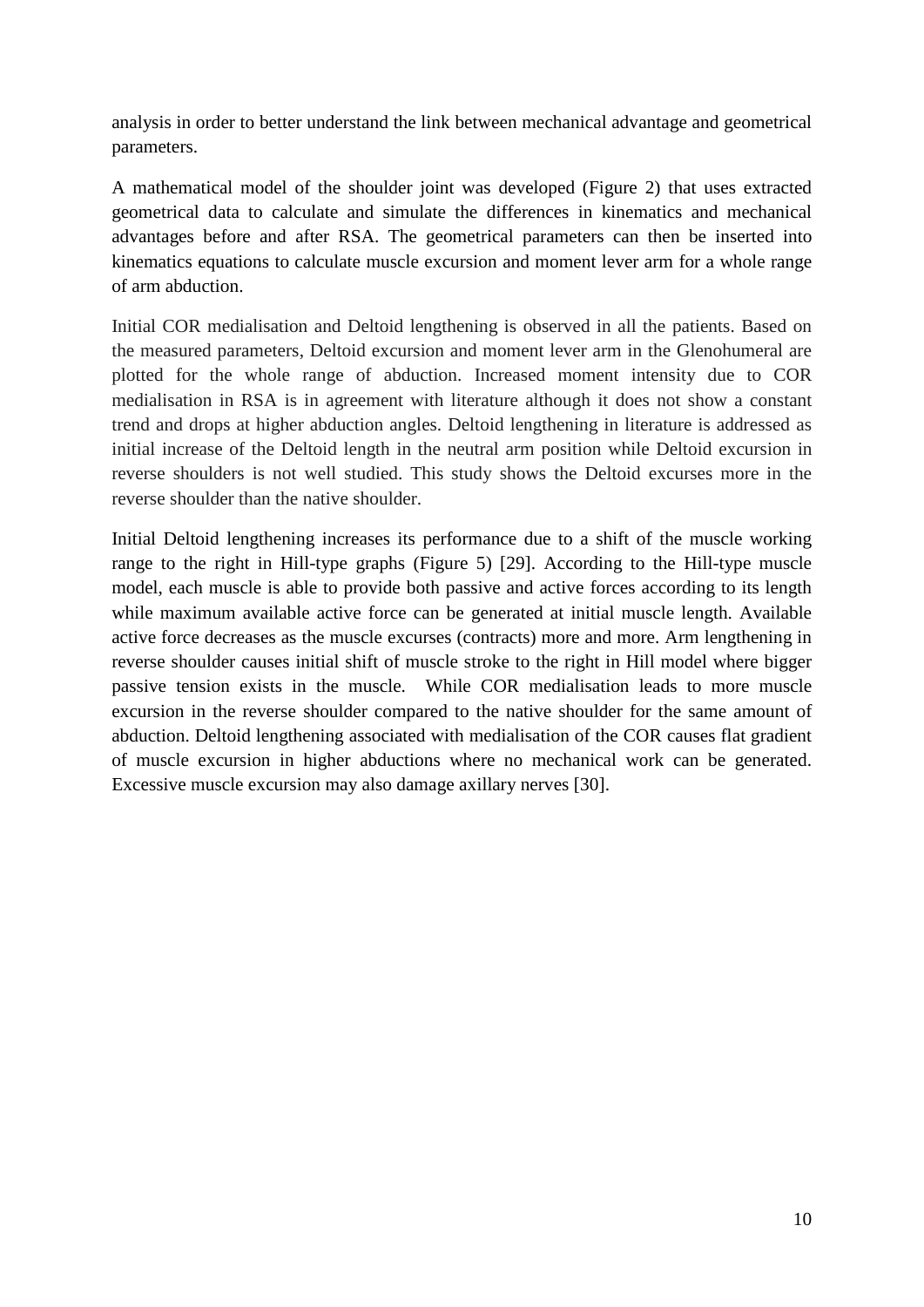

<span id="page-10-0"></span>Figure 5: Available active and passive force in deltoid VS muscle length Solid lines: average of all patients. Horizontal bars indicate deltoid excursion in full arm abduction Blue: native shoulder, Red: Reverse shoulder

In the long term, an imaging database can be created/developed that includes geometrical and kinematic parameters and their correlation to the outcome of surgery. This database would allow for a more objective assessment of the joint mechanical advantage than the subjective process currently employed. By getting it right first time the number of revision surgeries due to mechanical failure required would be reduced due to better joint force balance and equilibrium. This database should reduce cost due to reduction in the number of revision surgeries, improve and optimise both the range of motion and the mechanical advantage resulting in a better and more deterministic surgical outcome.

## **Conclusion:**

RSA changes geometries and kinematics of the Glenohumeral joint to improve clinical outcome as well as pain relief. However, improved range of motion varies among individuals and currently there is no tool to predict optimum prosthesis size and placement into bones with regard to individual's anatomic morphology.

Despite anatomical differences between individuals' shoulders in terms of size, joints, bone morphology and muscle quality, a healthy shoulder is expected to provide a defined range and amount of manoeuvrability. Anatomic geometries of the shoulder are changed after RSA leading to a new mechanical system with new joint kinematics. To be able to restore the same amount and range of manoeuvrability and functionality as a healthy shoulder after RSA, performance of the Deltoid is crucial. This study defines two key kinematics parameters (Deltoid excursion and Deltoid effective lever arm) that can be calculated from standard Xrays of the shoulder to investigate performance of the Deltoid on the shoulder joint pre and post-operatively.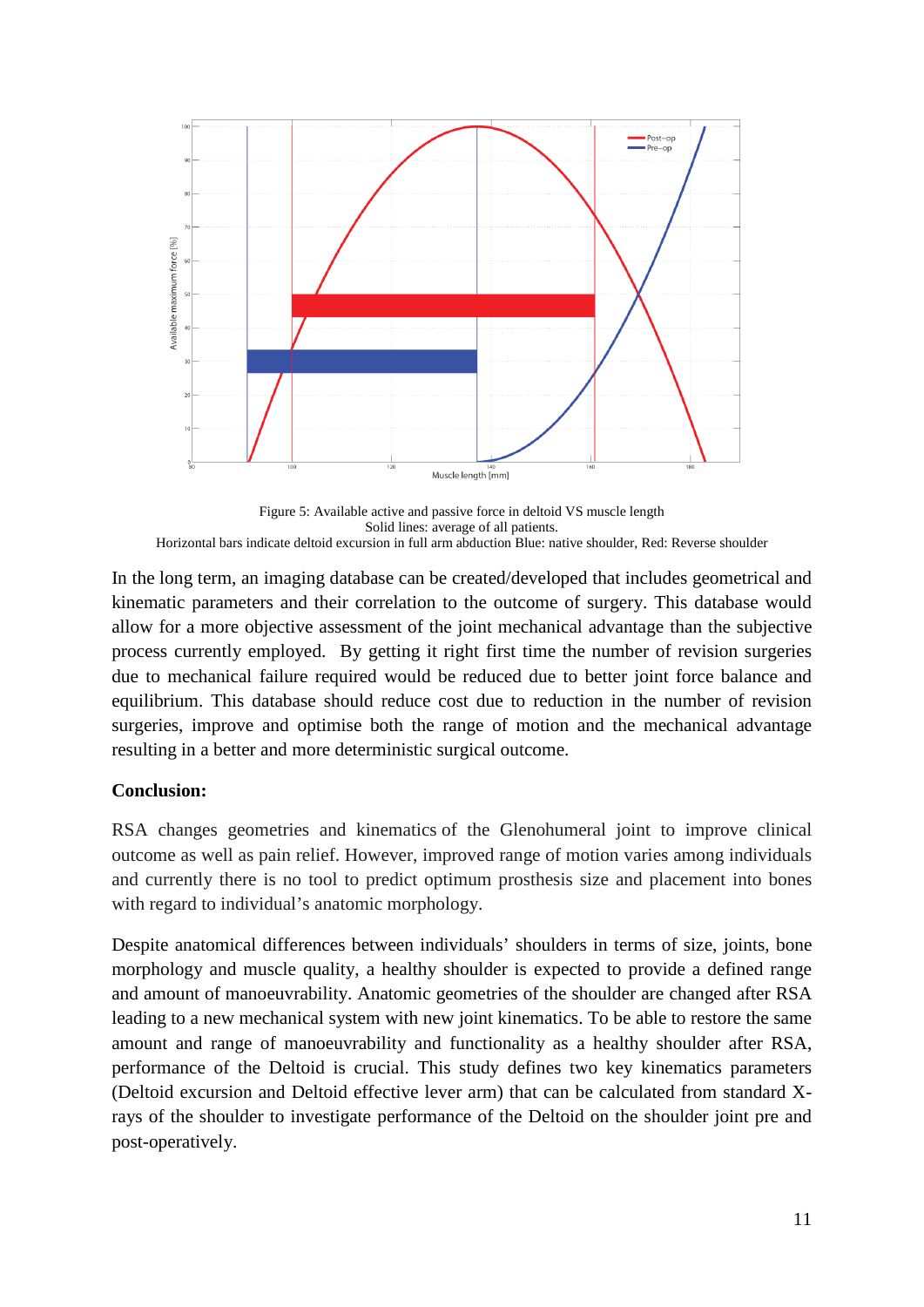Currently there is no assessment tool to quantify key geometrical parameters and their influence on kinematics of the shoulder in RSA. A dedicated and user-friendly GUI (developed by the authors using MATLAB), has enabled the standard shoulder X-rays of individuals to be used to extract key geometrical data of the shoulder, pre and postoperatively, to simulate, monitor and compare kinematics of the Deltoid. The kinematic equations/theories presented here relate all independent geometrical parameters to the Deltoid performance throughout the whole range of abduction. The GUI also stores this data in a database which in the long term can be used to inform surgeons about the ideal joint contact force or ideal deltoid load intensity or tension to determine the optimal position and orientation of the implant.

Kinematics of six shoulders during abduction was investigated using standard pre and postoperative X-rays and results are discussed. It must be noted that this study uses a standard Xray of the shoulder taken in anteroposterior following the same protocol for all the patients. More geometrical parameters can be extracted from other radiographic views to investigate different deltoid sections in different motion scenarios.

Small differences in anatomic and prosthetic geometrical parameters in individuals can have a large influence on the outcome. Under these circumstances and in the absence of quantitative data (sub optimal) even the most experienced surgeon must rely on personal judgment or the most advanced prosthesis will not last or reach the anticipated or the expected life. Implant placements based on better informed and quantified data will assist surgeons to achieve the best possible results first time.

The aim is such information, in the long term will give the surgeon a means to interpolate what would be the ideal implant size and positioning on an individual's bones in order to get it right first time by creating shoulders that are not overloaded, have a good range of motion and will last the life of the user without the need for any revision surgery.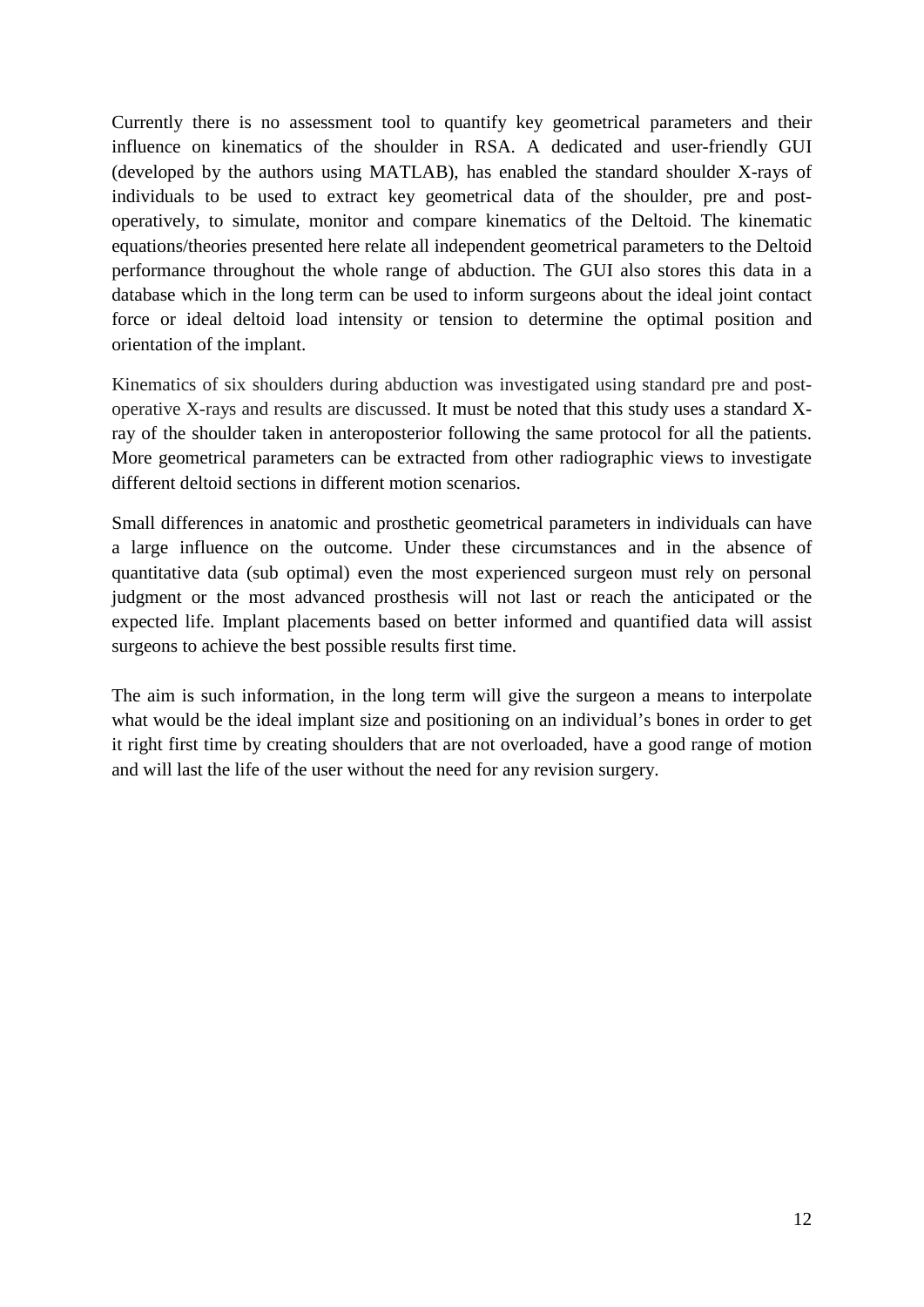## **References:**

- [1] D. Nam, C. K. Kepler, a S. Neviaser, K. J. Jones, T. M. Wright, E. V Craig, and R. F. Warren, "Reverse total shoulder arthroplasty: current concepts, results, and component wear analysis.," *J. Bone Joint Surg. Am.*, vol. 92 Suppl 2, pp. 23–35, Dec. 2010.
- [2] J. Sanchez-Sotelo, "Total shoulder arthroplasty.," *Open Orthop. J.*, vol. 5, pp. 106–14, Jan. 2011.
- [3] M. a. Vitale, M. G. Vitale, J. G. Zivin, J. P. Braman, L. U. Bigliani, and E. L. Flatow, "Rotator cuff repair: An analysis of utility scores and cost-effectiveness," *J. Shoulder Elb. Surg.*, vol. 16, no. 2, pp. 181–187, 2007.
- [4] R. Jazayeri and Y. W. Kwon, "Evolution of the reverse total shoulder prosthesis.," *Bull. NYU Hosp. Jt. Dis.*, vol. 69, no. 1, pp. 50–5, Jan. 2011.
- [5] E. L. Flatow and A. K. Harrison, "A history of reverse total shoulder arthroplasty.," *Clin. Orthop. Relat. Res.*, vol. 469, no. 9, pp. 2432–9, Sep. 2011.
- [6] T. Wright, G. Samitier, E. Alentorn-Geli, and C. Torrens, "Reverse shoulder arthroplasty. Part 1: Systematic review of clinical and functional outcomes," *Int. J. Shoulder Surg.*, vol. 9, no. 1, p. 24, 2015.
- [7] National Joint Registry, "12th Annual Report," *12th Annu. Rep.*, vol. 12, no. December 2014, pp. 81–88, 2014.
- [8] C. M. Jobin, G. D. Brown, M. J. Bahu, T. R. Gardner, L. U. Bigliani, W. N. Levine, and C. S. Ahmad, "Reverse total shoulder arthroplasty for cuff tear arthropathy: the clinical effect of deltoid lengthening and center of rotation medialization.," *J. Shoulder Elbow Surg.*, vol. 21, no. 10, pp. 1269–77, Oct. 2012.
- [9] A. Lädermann, G. Walch, A. Lubbeke, G. N. Drake, B. Melis, G. Bacle, P. Collin, T. B. Edwards, and F. Sirveaux, "Influence of arm lengthening in reverse shoulder arthroplasty.," *J. Shoulder Elbow Surg.*, vol. 21, no. 3, pp. 336–41, Mar. 2012.
- [10] L. De Wilde, E. Audenaert, E. Barbaix, A. Audenaert, and K. Soudan, "Consequences" of deltoid muscle elongation on deltoid muscle performance: a computerised study.," *Clin. Biomech.*, vol. 17, no. 7, pp. 499–505, Aug. 2002.
- [11] F. Steenbrink, J. H. de Groot, H. E. J. Veeger, F. C. T. van der Helm, and P. M. Rozing, "Glenohumeral stability in simulated rotator cuff tears.," *J. Biomech.*, vol. 42, no. 11, pp. 1740–5, Aug. 2009.
- [12] N. Aslani, S. Noroozi, R. Hartley, M. Dupac, and P. Sewell, "Assessment Of Key Parameters On The Performance Of The Deltoid Muscle In Reverse Shoulder Arthroplasty — A Modelling And Simulation-Based Study," *J. Mech. Med. Biol.*, p. 1650072, Mar. 2016.
- [13] a. Kontaxis and G. R. Johnson, "The biomechanics of reverse anatomy shoulder replacement – A modelling study," *Clin. Biomech.*, vol. 24, no. 3, pp. 254–260, Mar. 2009.
- [14] M. D. Saltzman, D. M. Mercer, W. J. Warme, A. L. Bertelsen, and F. a Matsen, "A method for documenting the change in center of rotation with reverse total shoulder arthroplasty and its application to a consecutive series of 68 shoulders having reconstruction with one of two different reverse prostheses.," *J. Shoulder Elbow Surg.*, vol. 19, no. 7, pp. 1028–33, Oct. 2010.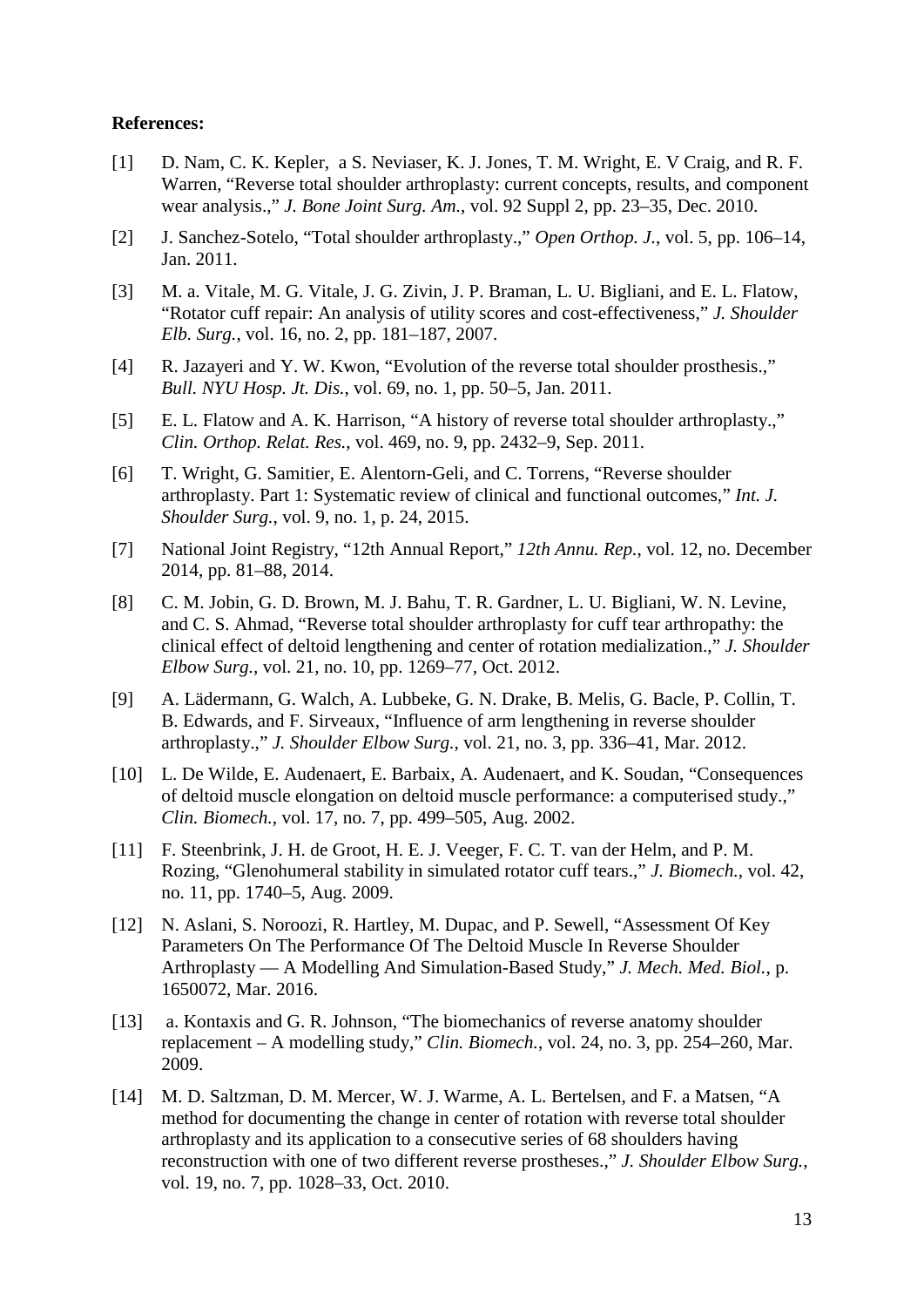- [15] K. H. Koh, K. Y. Han, Y. C. Yoon, S. W. Lee, and J. C. Yoo, "True anteroposterior" (Grashey) view as a screening radiograph for further imaging study in rotator cuff tear," *J. Shoulder Elb. Surg.*, vol. 22, no. 7, pp. 901–907, 2013.
- [16] F. C. Forte, M. P. de Castro, J. M. de Toledo, D. C. Ribeiro, and J. F. Loss, "Scapular kinematics and scapulohumeral rhythm during resisted shoulder abduction- implications for clinical practice.," *Phys. Ther. Sport*, vol. 10, no. 3, pp. 105–11, Aug. 2009.
- [17] P. Favre, J. G. Snedeker, and C. Gerber, "Numerical modelling of the shoulder for clinical applications.," *Philos. Trans. A. Math. Phys. Eng. Sci.*, vol. 367, pp. 2095– 2118, 2009.
- [18] Y. Sakoma, H. Sano, N. Shinozaki, Y. Itoigawa, N. Yamamoto, T. Ozaki, and E. Itoi, "Anatomical and functional segments of the deltoid muscle.," *J. Anat.*, vol. 218, no. 2, pp. 185–190, Feb. 2011.
- [19] A. Terrier, A. Vogel, M. Capezzali, and A. Farron, "An algorithm to allow humerus translation in the indeterminate problem of shoulder abduction.," *Med. Eng. Phys.*, vol. 30, no. 6, pp. 710–6, Jul. 2008.
- [20] M. a Naveed, J. Kitson, and T. D. Bunker, "The Delta III reverse shoulder replacement for cuff tear arthropathy: a single-centre study of 50 consecutive procedures.," *J. Bone Joint Surg. Br.*, vol. 93, no. 1, pp. 57–61, Jan. 2011.
- [21] A. Terrier, M. Aeberhard, Y. Michellod, P. Mullhaupt, D. Gillet, A. Farron, and D. P. Pioletti, "A musculoskeletal shoulder model based on pseudo-inverse and null-space optimization.," *Med. Eng. Phys.*, vol. 32, no. 9, pp. 1050–6, Nov. 2010.
- [22] K. Matsuki, K. O. Matsuki, S. Yamaguchi, N. Ochiai, T. Sasho, H. Sugaya, T. Toyone, Y. Wada, K. Takahashi, and S. a Banks, "Dynamic in vivo glenohumeral kinematics during scapular plane abduction in healthy shoulders.," *J. Orthop. Sports Phys. Ther.*, vol. 42, no. 2, pp. 96–104, Feb. 2012.
- [23] P. M. Ludewig, D. R. Hassett, R. F. Laprade, P. R. Camargo, and J. P. Braman, "Comparison of scapular local coordinate systems.," *Clin. Biomech.*, vol. 25, no. 5, pp. 415–21, Jun. 2010.
- [24] S. Klepps, J. Auerbach, O. Calhon, J. Lin, E. Cleeman, and E. Flatow, "A cadaveric study on the anatomy of the deltoid insertion and its relationship to the deltopectoral approach to the proximal humerus," *J. Shoulder Elb. Surg.*, vol. 13, no. 3, pp. 322– 327, May 2004.
- [25] T. Moser, J. Lecours, J. Michaud, N. J. Bureau, R. Guillin, and É. Cardinal, "The deltoid, a forgotten muscle of the shoulder.," *Skeletal Radiol.*, vol. 42, no. 10, pp. 1361–75, Oct. 2013.
- [26] G. R. Johnson, D. Spalding, A. Nowitzke, and N. Bogdukt, "MODELLING THE MUSCLES AND COORDINATE IMPLICATIONS OF THE SCAPULA DATA AND FUNCTIONAL," *J. Biomech.*, vol. 29, 1996.
- [27] E. Berthonnaud, M. Morrow, G. Herzberg, K.-N. An, and J. Dimnet, "Biomechanical" Model Predicting Values of Muscle Forces in the Shoulder Girdle During Arm Elevation," *J. Mech. Med. Biol.*, vol. 10, no. 4, pp. 643–666, Dec. 2010.
- [28] C. Wierks, R. L. Skolasky, J. H. Ji, and E. G. McFarland, "Reverse total shoulder